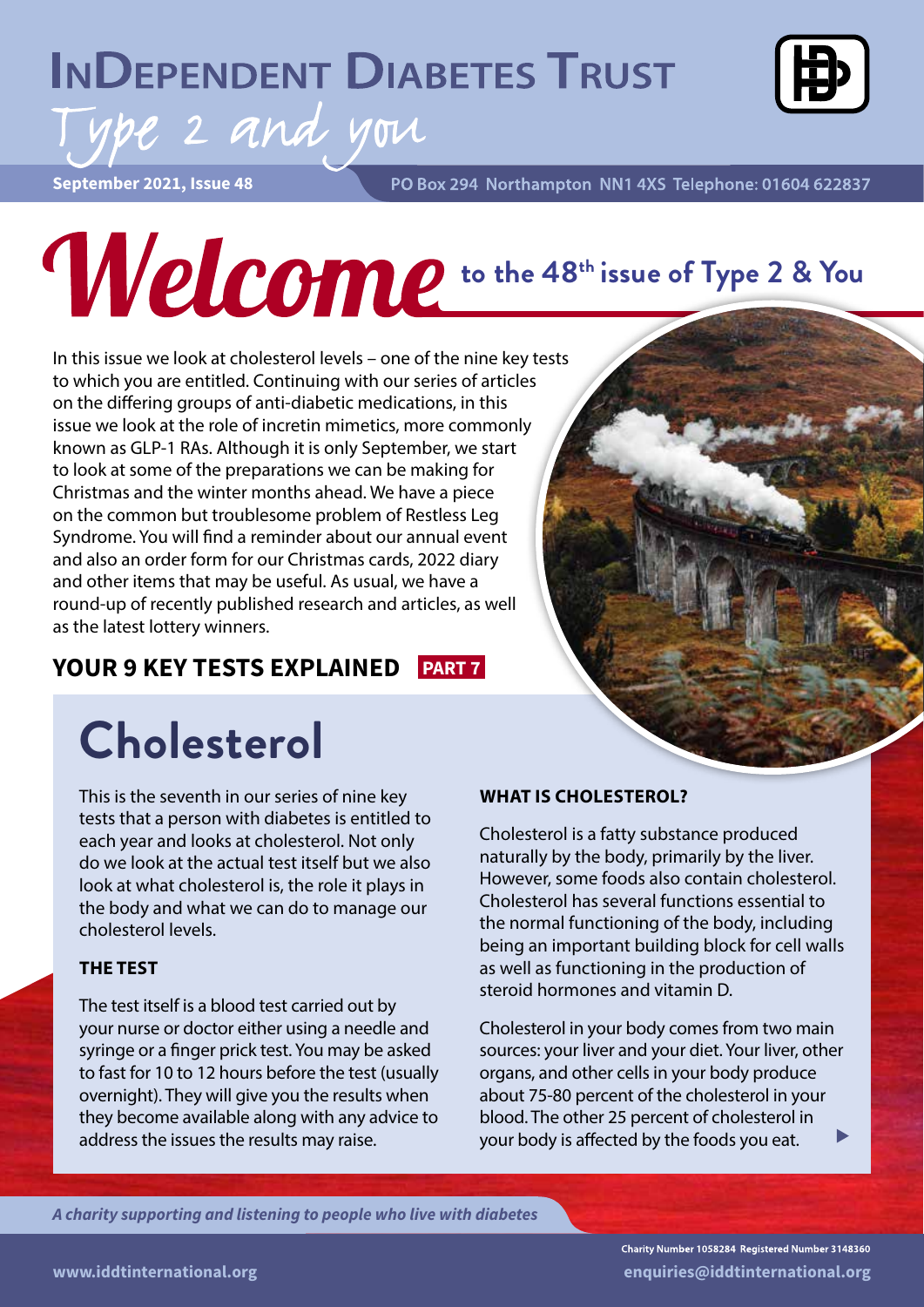Cholesterol is carried around the body in the bloodstream by combining with proteins. These cholesterol/protein combinations are called lipoproteins. There are two different types of lipoproteins and these are often referred to as "good" and "bad" cholesterol.

- High-density lipoprotein (HDL): HDL carries cholesterol away from the cell and back to the liver, where it is broken down and passed out of the body as a waste product. It is referred to as "good cholesterol" and higher levels are better.
- Low-density lipoprotein (LDL): LDL carries cholesterol from your liver to the cells that need it. If there is too much cholesterol for the cells to use it can build up in the artery walls. For this reason it is referred to as "bad cholesterol" and lower levels are better.

While having high levels of bad cholesterol does not in itself cause any symptoms, it increases the risk of other health conditions, including narrowing of the arteries, heart attack and stroke. People with diabetes are already pre-disposed to these conditions so it is especially important that they get their cholesterol levels checked and take action if needed.

The Government recommends that healthy people should not have a total cholesterol level of more than 5mmol/L with LDL levels of not more than 3mmol/L. At present the UK average levels are 5.5mmol/L and 5.6mmol/L in men and women respectively.

Those at high risk, such as people with diabetes, should have a total cholesterol level of 4mmol/L or less, with levels of LDL being 2mmol/L or less.

#### **WHAT CAUSES HIGH CHOLESTEROL?**

Lots of different factors or combinations of factors can contribute to having high levels of bad cholesterol, including lifestyle, family

history and ethnic group. Lifestyle factors such as an unhealthy diet, being overweight, smoking and lack of exercise can all contribute to having high levels of bad cholesterol.

Having diabetes itself increases the risk of having high cholesterol levels, as do other conditions including high blood pressure, kidney disease, liver disease and underactive thyroid. Treating these underlying conditions can help to reduce cholesterol levels.

There are also several "fixed" factors that can contribute to having high cholesterol and unfortunately these cannot be changed. These include having a family history of early heart disease, stroke or cholesterol related conditions. Age is a factor; the older you are the more likely you are to have narrowing of the arteries due to high cholesterol levels. Ethnicity also plays a part and people of Indian, Pakistani, Bangladeshi or Sri Lankan descent have an increased risk of high blood cholesterol. There is also a genetic condition, called familial hypercholesterolaemia, which causes high blood cholesterol and about 1 in 500 people inherit the condition from a

parent.

#### **HOW IS HIGH CHOLESTEROL TREATED?**

Your state of general health, associated risk factors and cholesterol levels will determine what steps your health professionals will advise you to take to reduce your cholesterol levels. The first things most people will be advised to do is to make some lifestyle changes, eating a healthier diet, stopping smoking and taking more exercise. The key to eating a diet that will help you to reduce your bad cholesterol levels is to try and avoid foods that are high in saturated fats, such as fatty cuts of meat, dairy products, cakes, biscuits and chocolate. The Food Standards Agency recommends that the average man consumes no more than 30g of saturated fat per day.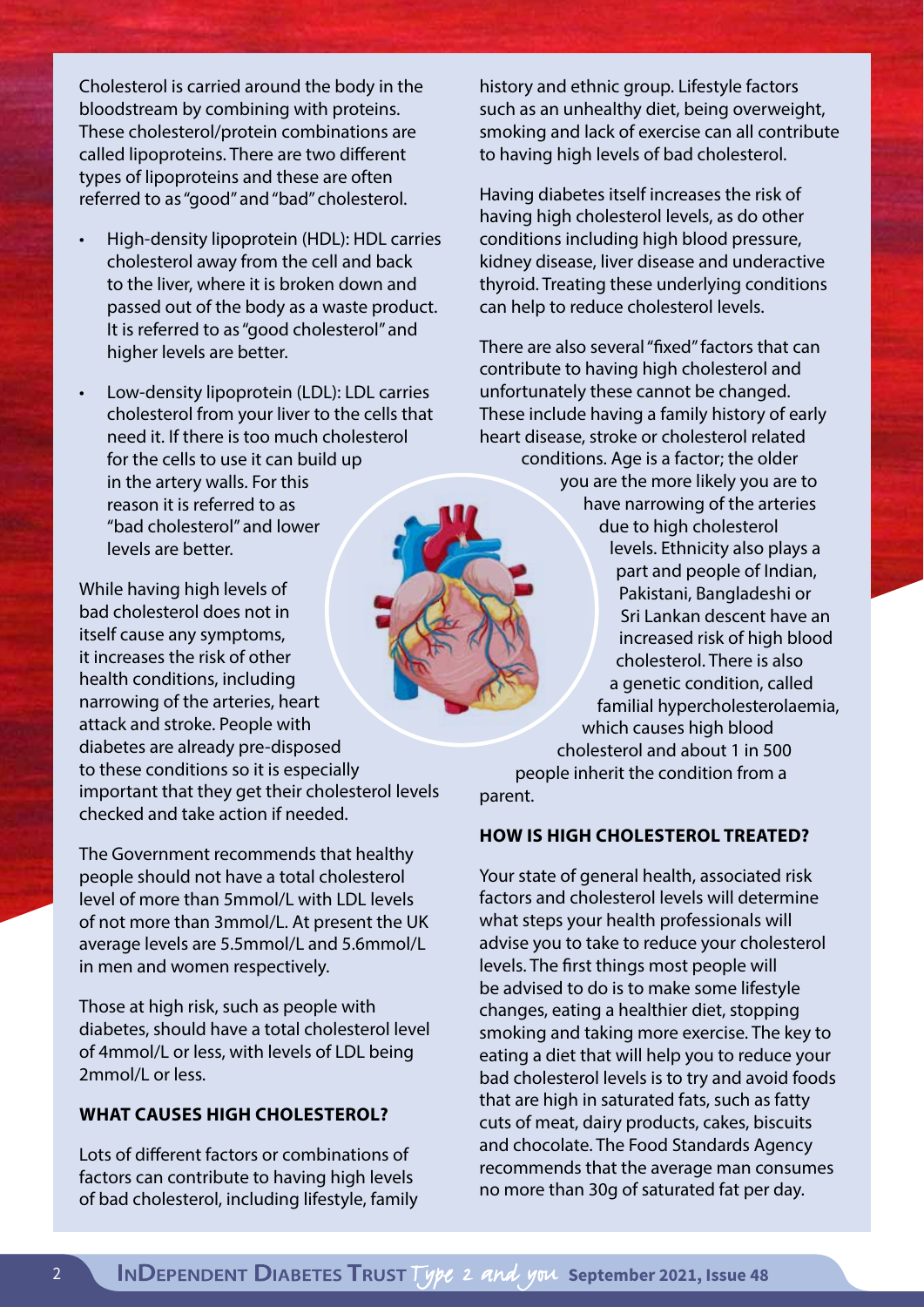This figure is reduced to 20g for women. The amount of saturated fat in any food product will be given on the nutritional information label, so remember to check those labels!

If your cholesterol levels have not dropped after a few months then you may be advised to start taking medication to lower your cholesterol.

The most commonly prescribed cholesterol reducing medications come from a group of drugs called statins, which work by blocking the enzyme in the liver that is used to make cholesterol. Some people can suffer side effects from taking statins and these include muscle pain and stomach problems. If you do suffer from side effects, then there are alternatives and your doctor will discuss these with you.

Taking plant sterols is a third, homeopathic route to lower cholesterol but their effectiveness has yet to be scientifically proven.

#### **PREVENTION**

The rules for preventing high cholesterol levels are pretty much the same as those for reducing cholesterol levels. You should try to avoid foods that have a high saturated fat content, such as dairy products, as these will increase your levels of bad cholesterol, whereas eating foods that contain even a small amount of unsaturated fat or those fortified with plant sterols and/or stanols will have the effect of raising your good cholesterol levels.

Cigarette smoke contains a chemical that prevents the bad cholesterol from being transported back to the liver, so smoking should be avoided. It is also recommended that you take 150 minutes exercise a week. This does not need to be high intensity exercise but can simply be going for a brisk walk. Exercise stimulates your body to transport bad cholesterol back to the liver, where it is broken down, thus preventing high levels developing.



INDEPENDENT DIABETES TRUST

#### **Diabetes Care**

## **Your 9 key checks**

#### **What they are and why we need them**

**This booklet provides you with information on the 9 key health checks/tests which everyone with Type 1 & 2 diabetes is entitled to.**

#### **ASK FOR YOUR FREE COPIES TODAY**

**FOR MORE INFORMATION PLEASE CONTACT US: EMAIL: martin@iddtinternational.org or TELEPHONE: 01604 622837**

**INDEPENDENT DIABETES TRUST** 

#### **DIABETES CARE** Your 9 key checks What they are and why we need them

HELPLINE: 01604 622837

**InDependent Diabetes Trust P O Box 294, Northampton NN1 4XS**

> **www.iddtinternational.org Charity Number: 1058284 Registered Number: 3148360**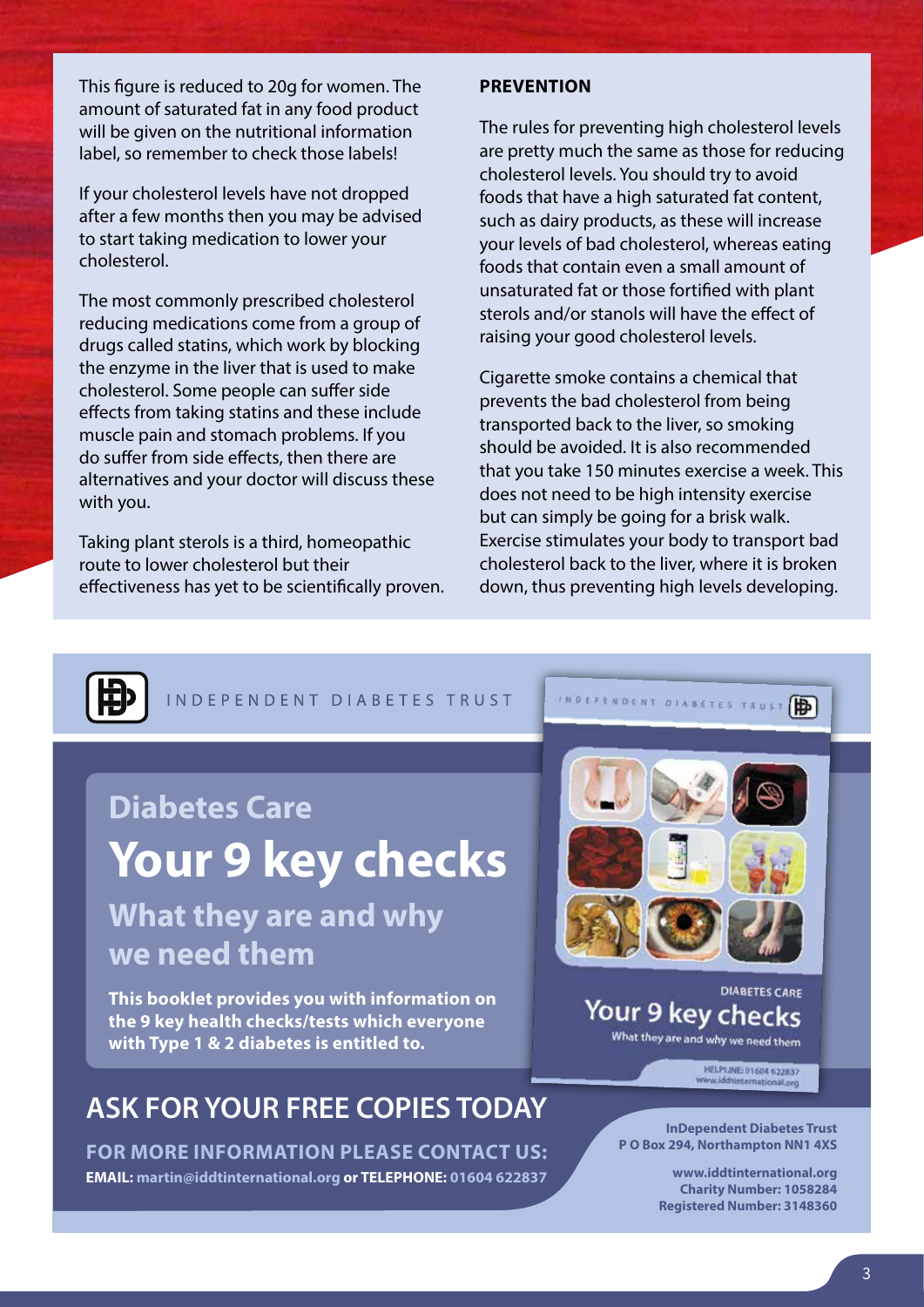## **GLP-1 Receptor Agonists**

In this issue of Type 2 and You we have a look at Glucagon-Like Peptide -1 Receptor Agonists (GLP-1 RAs), also known as Incretin Mimetics. They are the most recently developed group of drugs used to treat Type 2 diabetes. They are injectable but should not be confused with insulin. Originally, they were not intended to be used with insulin but more recently thinking about this has changed and in the last few months a pre-mixed combination of a GLP-1 RA and insulin has been approved for prescription. There are several drugs within the group and the table below gives the generic name, brand name and the frequency with which they are given.

| <b>GENERIC NAME</b>         | <b>BRAND NAME</b> | <b>ADMIN. FREQUENCY</b> |
|-----------------------------|-------------------|-------------------------|
| Exanatide                   | <b>Byetta</b>     | Twice daily             |
| Liraglutide                 | Victoza           | Once daily              |
| Dulaglutide                 | Trulicity         | Once weekly             |
| Albiglutide                 | Eperzan           | Once weekly             |
| Lixisenatide                | Lyxumia           | Once daily              |
| Semaglutide                 | Ozempic           | Once weekly             |
| Exanatide prolonged-release | Bydureon          | Once weekly             |

GLP-1 RAs are prescribed alongside other Type 2 drugs, including metformin, pioglitazone or a sulphonylurea. They improve blood glucose control in five ways:

- 1. They stimulate insulin production in response to eating meals, resulting in a higher, more appropriate amount of insulin being released. This in turn, helps to reduce the rise in blood sugar levels from eating.
- 2. They suppress the pancreatic release of glucagon after eating. This helps stop the liver producing unneeded sugar and prevents hyperglycaemia (high blood sugar levels).
- 3. They slow down gastric emptying and thus decrease the rate at which meal-derived glucose appears in the blood stream.
- 4. They have a subtle yet prolonged effect on the brain to reduce appetite and as such can help with weight loss and generally the greatest weight loss is achieved by those who are the most overweight.
- 5. They reduce liver fat content and can improve cholesterol.

All of these are benefits for the person with Type 2 diabetes but as with all drugs there are side effects, the commonest being gastro-intestinal upset, dizziness and/or headaches. There has been some suggestion that there is an increased risk of pancreatitis or pancreatic cancer, however research results are mixed and given that the drugs are relatively new more longitudinal studies need to be carried out.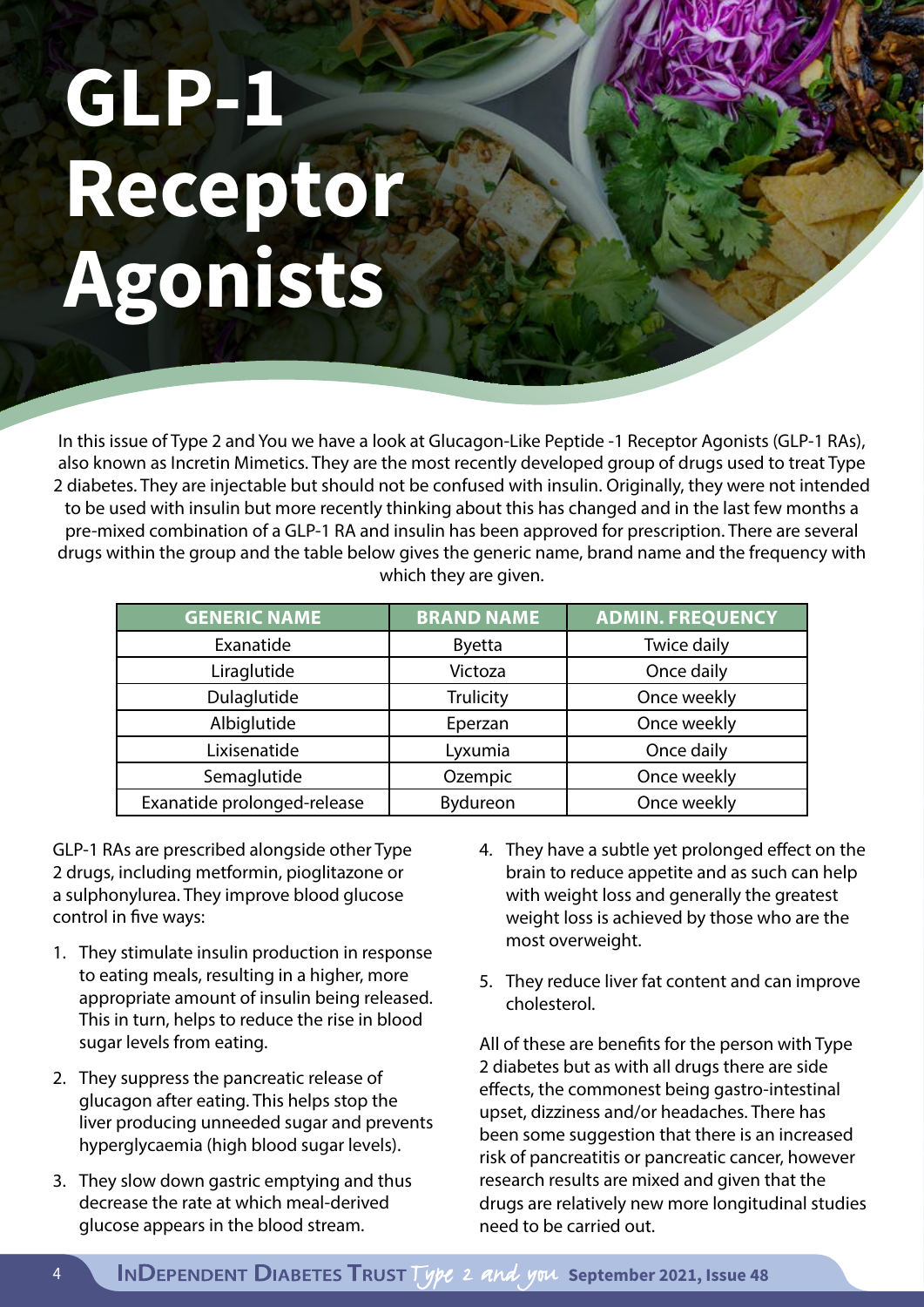## **WINTER IS COMING** BUT IT COULD BE DIFFERENT (AGAIN) THIS YEAR...

This is the time when we normally advise about the seasonal flu jab but at the time of writing, it is not clear what will happen this year. Usually, we remind you that the flu jab is offered first to people in 'at risk' groups which includes people with diabetes, pregnant women andthe elderly.

We also usually advise you about the 'pneumo' jab - a vaccination to protect against pneumonia. This jab is available to the following groups of people:

- children who are under two years of age – they are vaccinated as part of the childhood vaccination programme.
- adults who are 65 years of age or over
- children and adults with certain chronic health conditions, including diabetes.

Note: at the time of writing, we don't know what the lockdown situation will be and who will be able to attend surgeries for the jabs. We expect that there will government announcements at some point in time but if in doubt, you should contact your GP surgery.

INDEPENDENT DIABETES TRUST

#### Thinking about Christmas Christmas Card and Gift Ideas

#### **Christmas card** time again...

than we think Buying IDDT Christmas cards is<br>up that you, our members, can help to raise the<br>needed funds to

n coiting only £3.25 per pack of 10, includ<br>opes. P&P is 80p per pack of 10, includ<br>opes. P&P is 80p per pack, up to a maximu h the back park





**Didawed Chair** 

## **THINKING ABOUT CHRISTMAS**

Included with this Newsletter is a leaflet entitled, 'Thinking about Christmas' and although it seems early, Christmas and the New Year will be here sooner than we can imagine. With the leaflet you can order IDDT Christmas cards, the Diabetes Diary 2022 and IDDT's Shopping List.

This Shopping List has magnets on the back to attach to your fridge for easy jotting down and so it will not get lost! On one half of the page you plan your meals for each day and on the other half you write down the items you need to buy. This is a tear off section to take to the shops with you or to order your online shopping. It works well with the 28-day meal planner in IDDT's FREE booklet, "Diabetes Everyday Eating".

Take a look at the leaflet for gift ideas and support IDDT!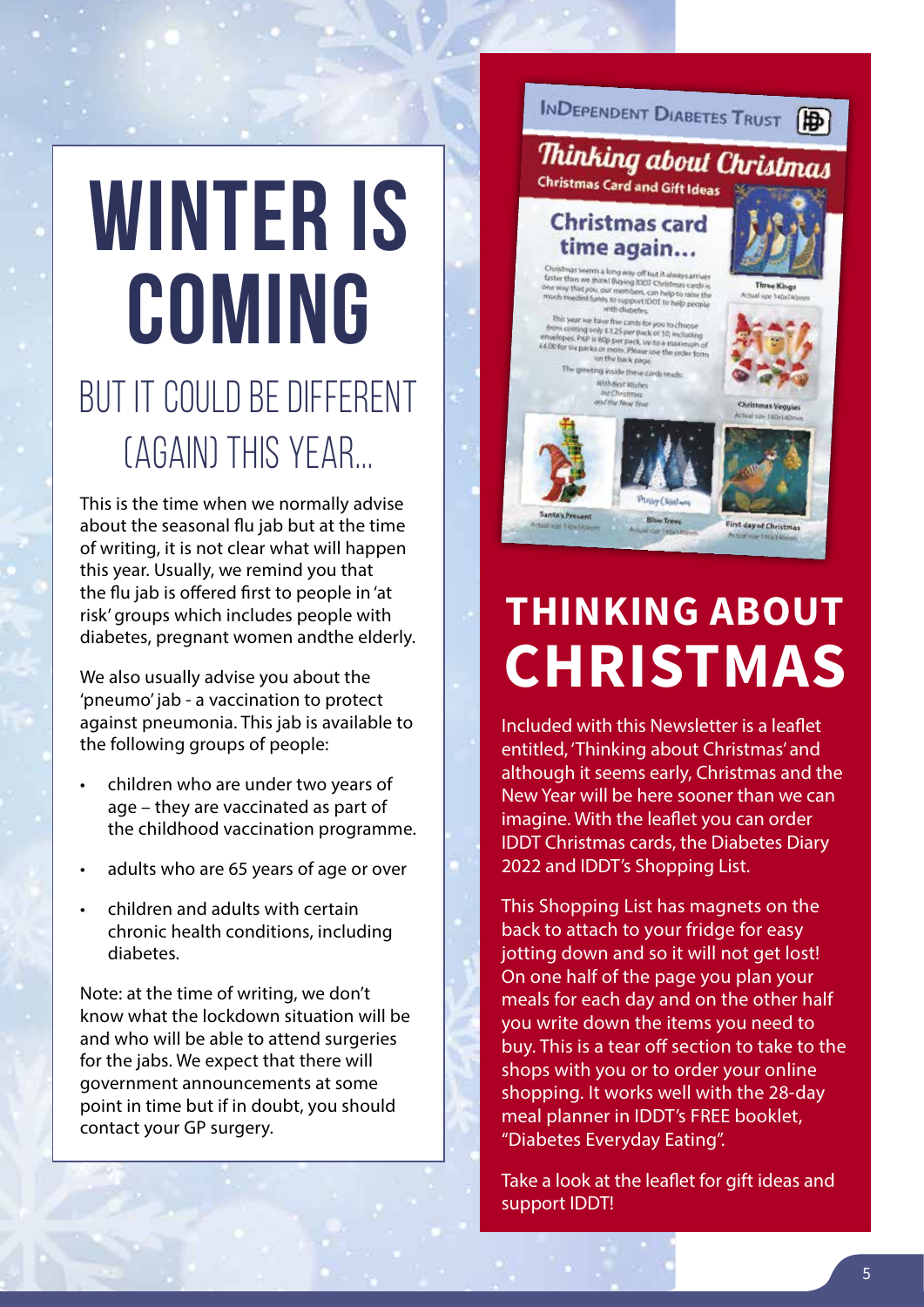# **Restless Leg Syndrome**

#### **WHAT IS RESTLESS LEG SYNDROME?**

Restless Leg Syndrome (RLS) is a common neurological disorder that can affect any one at any time of life. It is also called Willis-Ekbom Disease. Symptoms usually present around middle age, affecting around 5% of the population but this rises to around 10% by the age of 60. Women tend to develop the condition twice as frequently as men. Because it can significantly disturb sleep it is also classified as a sleep disorder.

#### **SYMPTOMS, TYPES & CAUSES OF RLS**

The symptoms of RLS are characterised by unpleasant, uncomfortable feelings in the legs which causes one to wish to move the legs to minimise the sensation. Such sensations may include a burning feeling or an experience as though insects were crawling on or in the legs. Others describe it as a feeling of "an itch you can't scratch" or like there's fizzy water inside the legs.

People with RLS can experience varying degrees of pain. The condition can cause considerable discomfort during waking hours, particularly when the sufferer is in a relaxed state but can be made worse if in a confined

space such as in a cinema seat, a car or on an airplane. However, RLS is usually most acutely experienced in the evening or at night when people are trying to sleep. As they relax, the symptoms appear and the person has no choice but to get out of bed to stretch - this can happen many times in one night, offering some brief respite, as symptoms tend to return quickly. RLS can lead to long sleepless nights and daytime fatigue and invariably impacts on the quality of life of the sufferer, including their employment, and those close to them.

Some people have the symptoms of restless legs syndrome occasionally, while others have them every day. The symptoms can vary from mild to severe. In severe cases, restless legs syndrome can be very distressing and disrupt a person's daily activities. For this reason, RLS can be referred to as a spectrum disorder.

There are two recognized types of RLS:

1. Primary RLS. This is also known as idiopathic restless legs syndrome, and it can run in families. Some neurologists believe the symptoms of RLS may have something to do with how the body handles a chemical called dopamine.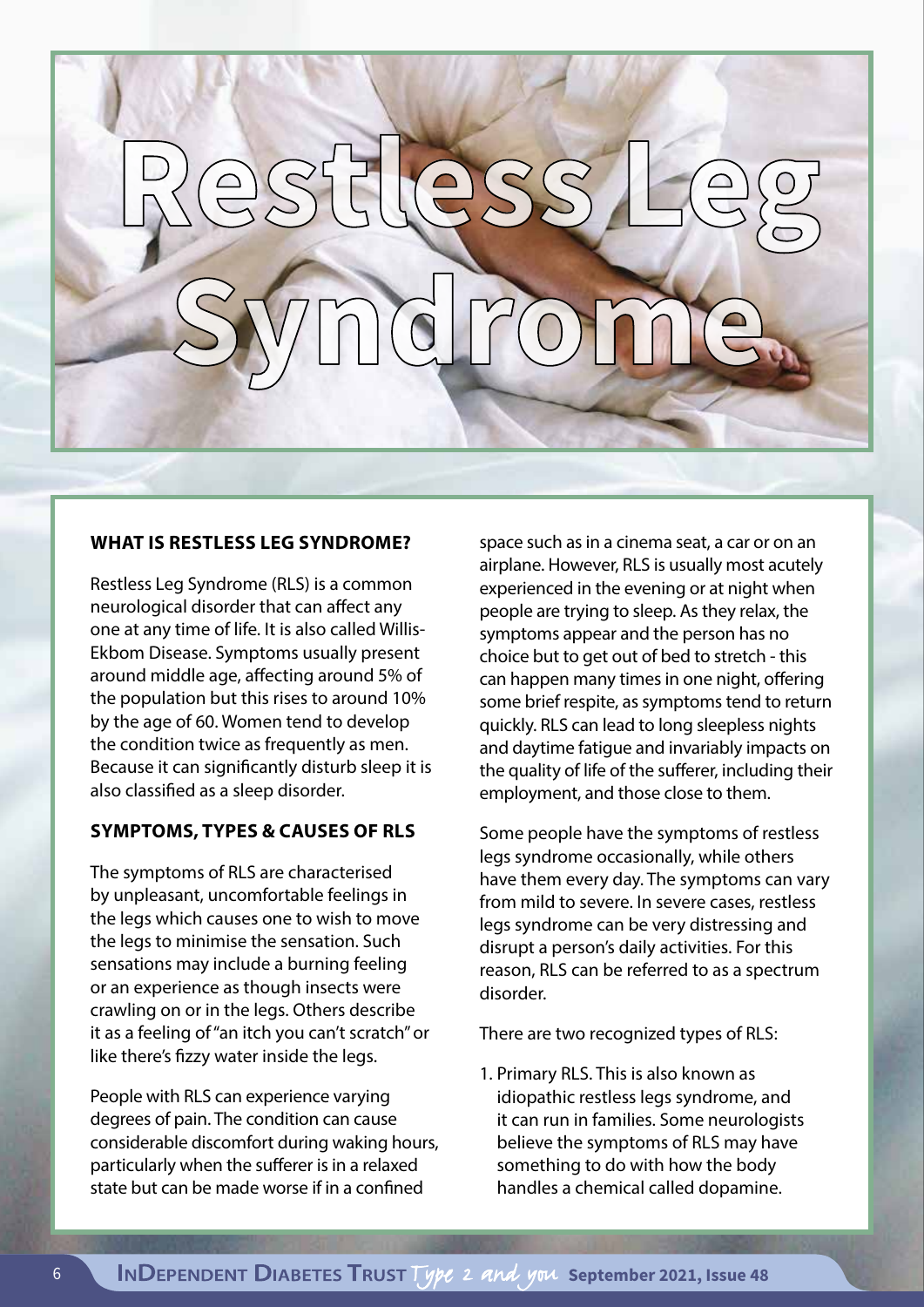Dopamine is involved in controlling muscle movement and may be responsible for the involuntary leg movements associated with restless legs syndrome. Others believe it to be related to poor circulation.

2. Secondary RLS. This often has a sudden onset and is usually associated with another medical condition (e.g. iron deficiency, diabetes, nerve problems or kidney failure) or the use of certain drugs. Some medications, such as the antihistamines in cold and allergy remedies, make the symptoms worse for some people (so while Benadryl tends to make most people sleepy, for example, it may actually intensify the symptoms in a person with RLS, making it harder for them to sleep.)

#### **CAUSES OF RLS**

In the majority of cases, there's no obvious cause of restless legs syndrome but there are some factors that you and/or your doctor should look into. These could be:

- Daily habits, such as caffeine or alcohol
- Pre-existing health conditions such as anaemia, Parkinson's Disease or diabetic retinopathy
- Prescribed medication. Can trigger or worsen RLS.

Make sure your doctor knows about all drugs you're taking, both prescription and over the counter as well as your health history. Talk to your doctor about whether they could be making your RLS worse,

#### **RLS & DIABETES**

RLS is far more common in people with Type 2 diabetes than the general population, where uncontrolled high blood sugars in people with diabetes can cause nerve damage, and may lead to diabetic peripheral neuropathy.

Damage to the nerves of the feet and lower leg from peripheral neuropathy is a contributor to restless leg syndrome.

Previous studies have shown that restless leg syndrome is common in patients with Type 2 diabetes, who can also suffer poor quality sleep believed to be associated with impaired glucose metabolism.

#### **TREATMENT OF RLS**

RLS is often unrecognised or misdiagnosed but there is a growing awareness of the condition amongst medical practitioners. In many people, the condition is not diagnosed until 10-20 years after symptoms begin. However, once correctly diagnosed, RLS can often be treated successfully.

Your first step in addressing RLS should be to figure out if something is causing it. While RLS can be related to things that are largely out of your control, such as genetics or pregnancy, other possible factors can be addressed.

Treatments for RLS can roughly be divided into two groups:

Pharmacological interventions

Medication is a key treatment for moderate to severe RLS. Dopaminergic drugs are typically the first medications prescribed. They're effective in relieving RLS symptoms, but they can cause side effects and other problems.

• Supplementation with iron or vitamins D, C, or E can help certain people with RLS. Your doctor can tell you if trying supplements would be a good idea for you.

Several classifications of drugs have been found to help with RLS. These include:

- Dopaminergic drugs including pramipexole, ropinirole, rotigotine,
- Gabapentin is an antiseizure medication. It's not entirely understood how gabapentin works to relieve RLS symptoms,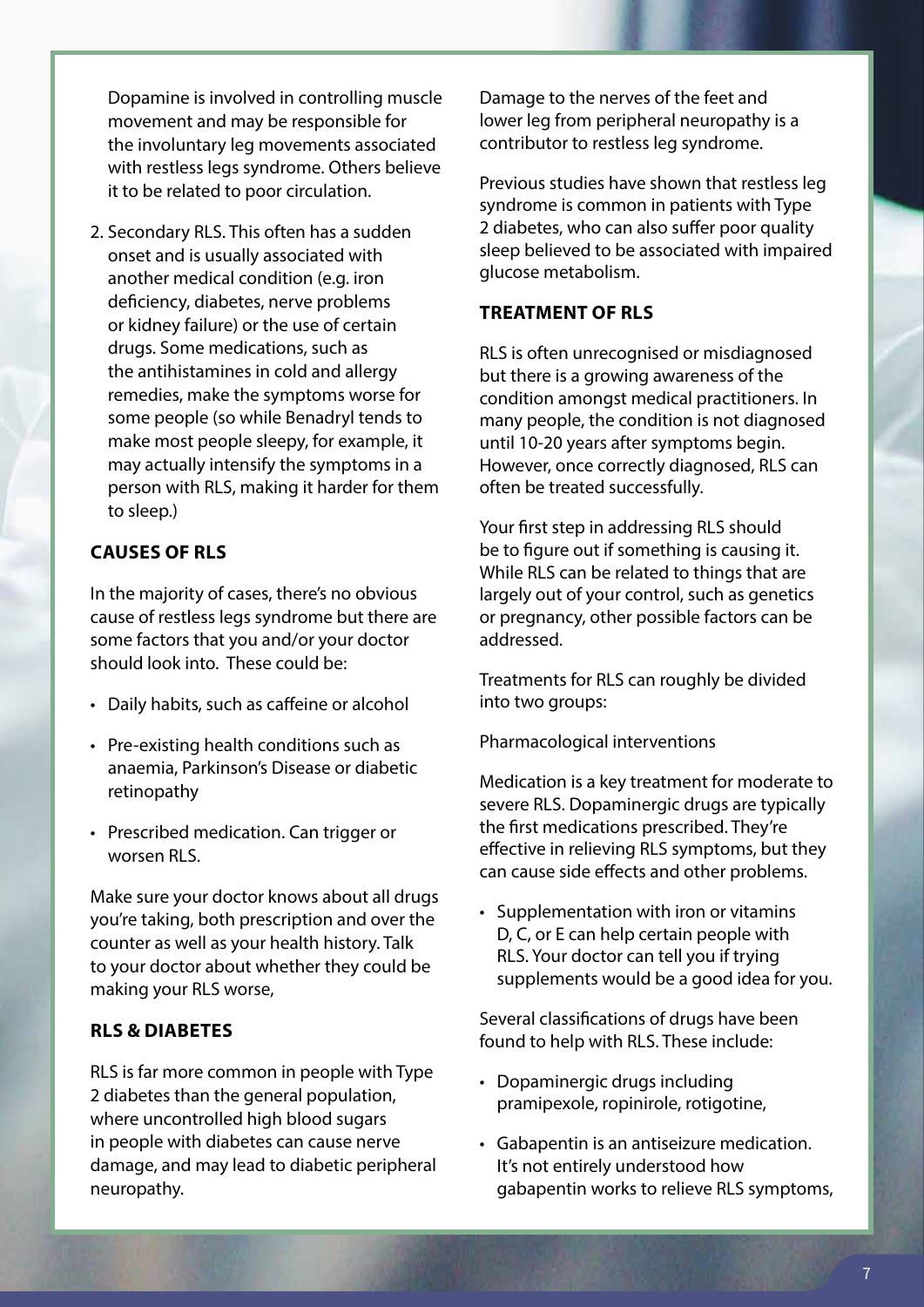but studies show it to be effective.

- Benzodiazepines are drugs used to treat anxiety and sleep problems. Clonazepam and other types of these drugs are often prescribed for people with RLS in combination with other drugs. While these drugs may not relieve RLS symptoms themselves, their benefit of improved sleep can be very helpful for people with RLS.
- Opioids are typically used to treat pain. In some cases, usually when other medications aren't helpful or cause augmentation, opioids can be used carefully in low doses to help treat RLS. As with all opioids, use of these drugs should be carefully overseen by a doctor, due to their risk of misuse and dependence.
- Surgery for varicose veins. For people with certain circulatory issues, surgery could be the most effective treatment for their RLS. However, more research is needed on this surgery as a treatment for RLS.

Non-pharmacological interventions and lifestyle changes

Mild cases of restless legs syndrome that are not linked to an underlying health condition may not require any treatment, other than making a few lifestyle changes.

#### These include:

- adopting good sleep habits (for example, following a regular bedtime ritual, sleeping regular hours, and avoiding alcohol and caffeine late at night)
- quitting smoking if you smoke

**PARTY AND TWO** 

- exercising regularly during the daytime. Given its benefits for reducing RLS symptoms and improving sleep, regular exercise is a good habit to develop for people with RLS.
- trying yoga and stretching. Although it's

not clear why, yoga and other stretching exercises could help relieve RLS symptoms.

- massaging your leg muscles could help ease your RLS symptoms. This could be because of production of dopamine it stimulates or the aid it gives to relaxation. Whatever the reason, leg massage is an easy and relaxing treatment that could help ease your RLS symptoms.
- A foot wrap has been shown to help relieve RLS symptoms. Called restiffic, the foot wrap puts pressure on certain points on the bottom of your foot. The pressure sends messages to your brain, which responds by telling the muscles affected by RLS to relax. This helps relieve your RLS symptoms

• Pneumatic compression. If you've ever stayed overnight in hospital, you may have had pneumatic compression. This treatment uses a "sleeve" that goes over your leg and inflates and deflates, gently squeezing and releasing your limb and is typically used to improve circulation and prevent blood clots. It has also been shown to relieve RLS symptoms. However, research is conflicted.

- Hot and cold treatments. Some people's RLS symptoms are aggravated by cold, while others have problems with heat. This could explain the benefits of these hot or cold treatments. However, people with diabetes and loss of sensation need to be particularly careful when trying these treatments.
- TENS machines. With transcutaneous electrical nerve stimulation (TENS), a device sends small electrical currents to parts of your body to help relieve pain. There's not a lot of research on the use of TENS to treat RLS, but it could work.
- Acupuncture. This can be helpful in the treatment of many health conditions, and RLS might be one of them. However, more research is needed to confirm acupuncture as a reliable treatment for RLS.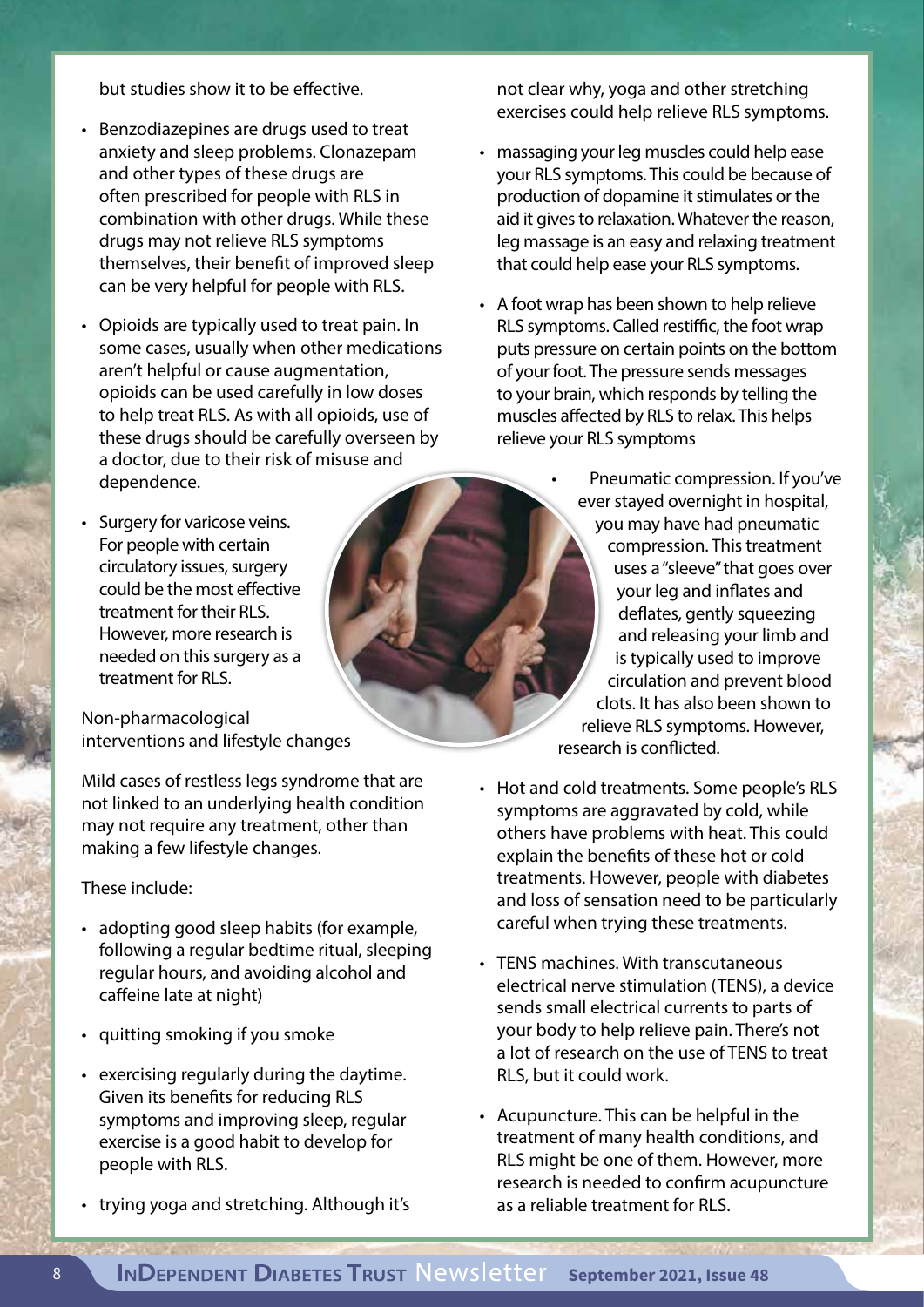# **BITS + PIECES**

#### **BASAL-BOLUS INSULIN SWAPS**

Basal-Bolus Inulin regimens have long been a staple of managing diabetes with insulin. The regimen involves giving a (usually) once daily injection of long-acting/background insulin (basal) with a shorter/quicker acting basal insulin with food. A recent study looked at the feasibility of replacing the bolus insulin with either a GLP- 1RA (e.g. exenatide) or an SGLT2i (e.g. canaglifozin). The results were measured by HbA1c levels after 6 months. They found that by adding an SGLT2i to basal insulin it was possible to achieve similar blood glucose control with fewer injections of insulin and fewer hypos.

#### **MORE MUSHROOMS ANYONE?**

A study recently published in the journal Advances in Nutrition has found that eating 18 grams of any type of mushroom daily had a 45% reduced risk of cancer, the strongest association being with breast cancer. Researchers pointed out that mushrooms are the highest dietary of ergothionine which acts as an antioxidant and cellular protector and may lower the risk of cancer.

#### **DISEASE/DIABETES MODIFYING DRUGS (DMDS) – A SIMPLE APPROACH TO TREATING TYPE 2 DIABETES**

A team of researchers have put forward a paper arguing for a rethink about the treatment of patients with Type 2 diabetes and the introduction of combination therapies. They argue that with the availability of a new and increasing range of drugs treatment has been ever more complex and without such an approach many of the additional advantages of these drugs may be missed and the early initiation of such multiple therapies is advantageous. These benefits are long-term and could assist with conditions that are associated with Type 2 diabetes including weight management, hypoglycaemia and improved heart and kidney function.

#### **A COMPARISON OF SGLT2S AND DPP-4 INHIBITORS**

The study looked at over 24.000 people receiving treatment with either an SGLT2i or a DPP4i, comparing the two groups for a range of health outcomes. They found that those treated with SGLT2s had a reduced risk of allcause mortality, heart failure and chronic kidney disease. They concluded that this highlighted the need for early introduction of SGLT2s in the management of Type 2 diabetes.

#### **SODIUM-GLUCOSE COTRANSPORTER 2 INHIBITORS (SGLT2I) AND CARDIAC ARRHYTHMIAS: A SYSTEMATIC REVIEW AND META-ANALYSIS**

This study aimed to investigate the association of SGLT2i treatment with arrhythmia outcomes in clinical trials of patients with heart failure (HF), Diabetes Mellitus (DM) or Chronic Kidney Failure (CKD) who have poorer health outcomes. The study provides further robust evidence for recommending the use of SGLT2i in patients with DM, CKD, and HF to reduce related cardiac complications and comorbidities. However, the mechanisms by which SGLT2i protects against heart arrhythmias are complex and the researchers said further study is needed.

#### **ANNUAL FOOT EXAMS FOR DIABETES MAY HELP IDENTIFY ATRIAL FIBRILLATION (AF)**

A study presented at a European Society of Cardiology virtual meeting found that annual foot examinations of patients with diabetes, which are done to assess blood flow, could also help identify undiagnosed atrial fibrillation. Lead researcher Dr. Ilias Kanellos said that the exams could be a "simple, quick and lowcost way to identify patients with diabetes who have a heart rhythm disorder they were unaware of and help patients avoid strokes and preserve quality of life."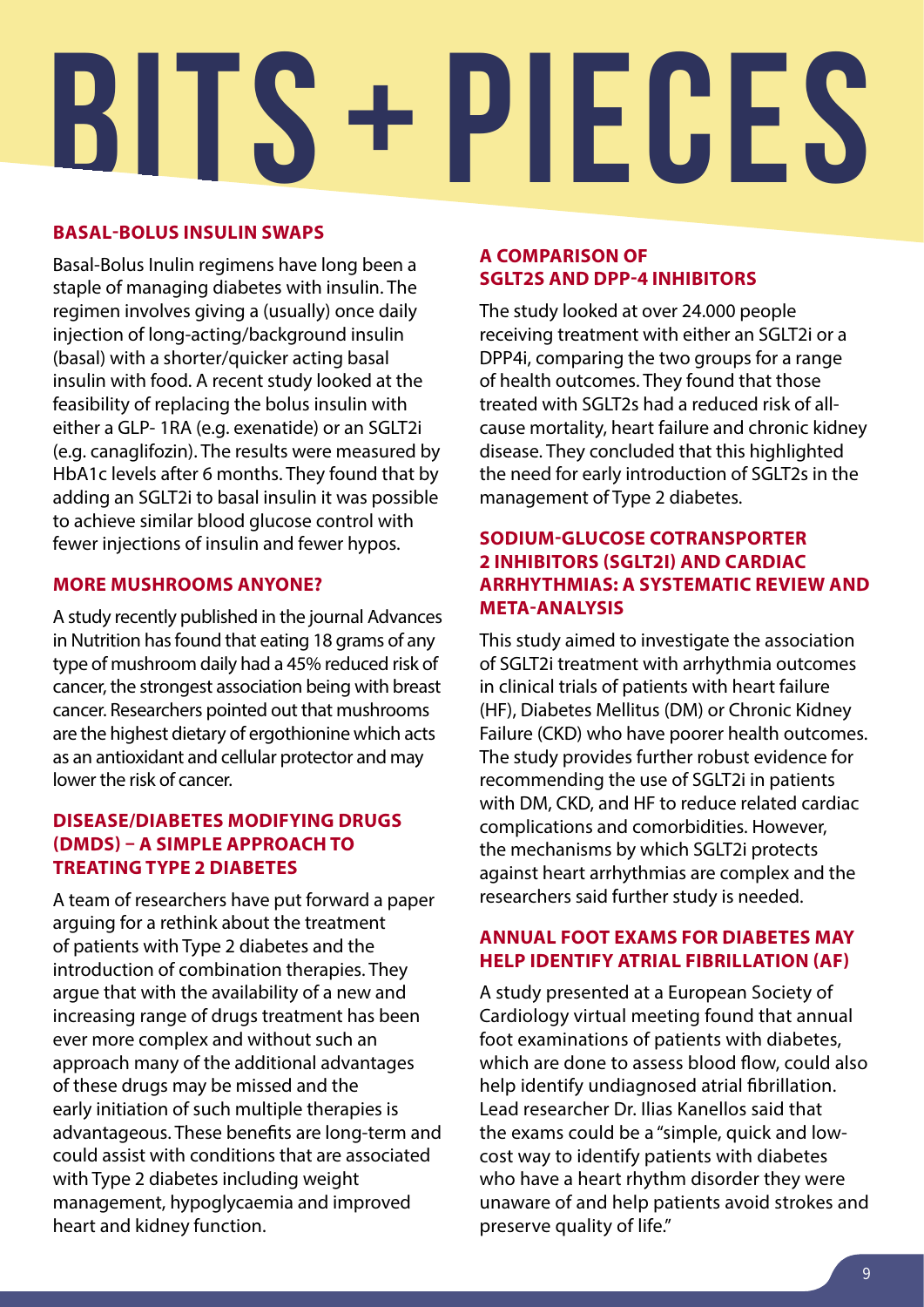#### **HOSPITAL ADMISSION RATES REDUCE AFTER IMPLEMENTATION OF CONTINUOUS GLUCOSE MONITORING (CGM)**

A study in France looked at the hospital admission rates of over 74,000 people with Type1 or Type 2 diabetes 12 months before and 12 months after the initiation of CGM. Admissions were for diabetic ketoacidosis (DKA), severe hypoglycemia, diabetes-related coma, and hyperglycemia. The study found significant reductions in admissions for DKA and diabetesrelated coma after starting CGM.

#### **DISORDERED SLEEP MAY BE LINKED TO HIGHER MORTALITY**

A study from a team working in the Netherlands looked at 8,001 adults with disrupted sleep patterns, such as unconscious wakefulness, may have a higher risk of all-cause mortality and cardiovascular-related mortality. They found that women were affected to a greater degree than men. They believe that such disturbance could play an important part in assessing mortality risk but stated that further study in this area is needed.

## Don't forget the IDDT EVENT

Saturday 23rd October 2021!

Members have already received an invitation and a copy of the programme inviting them to our Annual Event on Saturday 23rd October 2021. It will be held at our usual venue, the Kettering Park Hotel and Spa, where all necessary safety measures will be in place. In fact, since re-opening, the company has won various awards for their Covid security arrangements including being accredited Covid-19 Confident by the AA.

We start the day with our Annual General Meeting and remind you that if you would like to nominate someone to become a Trustee of IDDT, then please put this in writing to IDDT along with the agreement of the person you are nominating.

The programme is a combination of speakers and discussion groups so should include something for everyone and as ever, it is an opportunity to meet other people who live with diabetes. For some people, lockdown has resulted in changes in diet and exercise routines, so having the dietitian speaking will give us a few reminders. We also welcome for the first time Abban Qayyum, a senior



physiotherapist, who will be able to provide information to help us look after our longterm health.

In these still uncertain times, we recognise that some people may not wish to join us but there may be others who are just waiting for the opportunity! Therefore, it may be that we have to have some flexibility with the programme once we know how many people wish to attend. I am sure that you will understand this as it has become part of life.

We do hope as many of you as possible with join us on the day, teas, coffees and a meal at lunchtime are provided, so please do complete the booking form and return to IDDT by 1st October 2021. If you have any questions or would like another booking form, don't hesitate to give IDDT a call on 01604 622837 or email enquiries@ iddtinternational.org .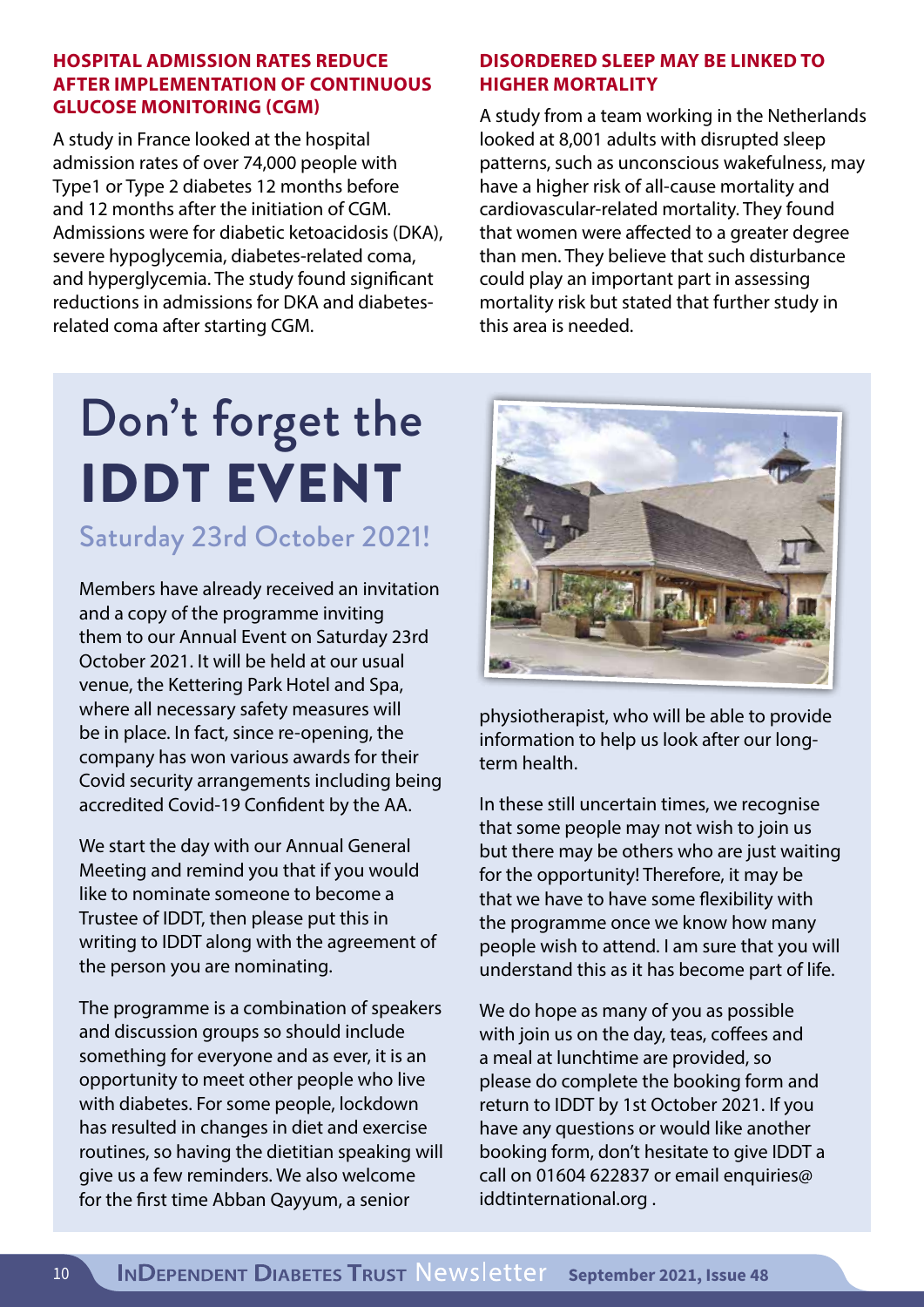## **Diabetes Everyday Diary**

A diary with a difference

**This diary is for anyone who lives with diabetes, whether you have diabetes yourself, you have a partner with diabetes or you are a parent of a child with diabetes.**



This year Diary's daily pages are laid out in a week-to-view format so not only can you record things like medical appointments, social events and family occasions, such as birthdays, You can also record things like blood glucose tests and results, mealtimes, medication and so on, while allowing you to see at a glance any patterns that become apparent, such as high blood sugars before medical appointments. We have again included other pages to record your annual 9 Key Checks, pages to record monthly goals and achievements as well as pages to record any notes/thoughts you may have. These are only suggestions and you can use the diary however is most useful to you.



## **Diabetes at Christmas**

Christmas can be a worrying and stressful time, especially if it is your first time with diabetes. Celebrating Christmas is not just a time for presents but also about food! This booklet helps you to cut calories and carbs for Christmas dinner, giving carb and calorie contents for starters, mains and afters. It also provides buffet ideas and much more... What's more, it is **FREE!**

**Visit the IDDT website or call us for your order form**

#### **WWW.IDDT.ORG or 01604 622837**